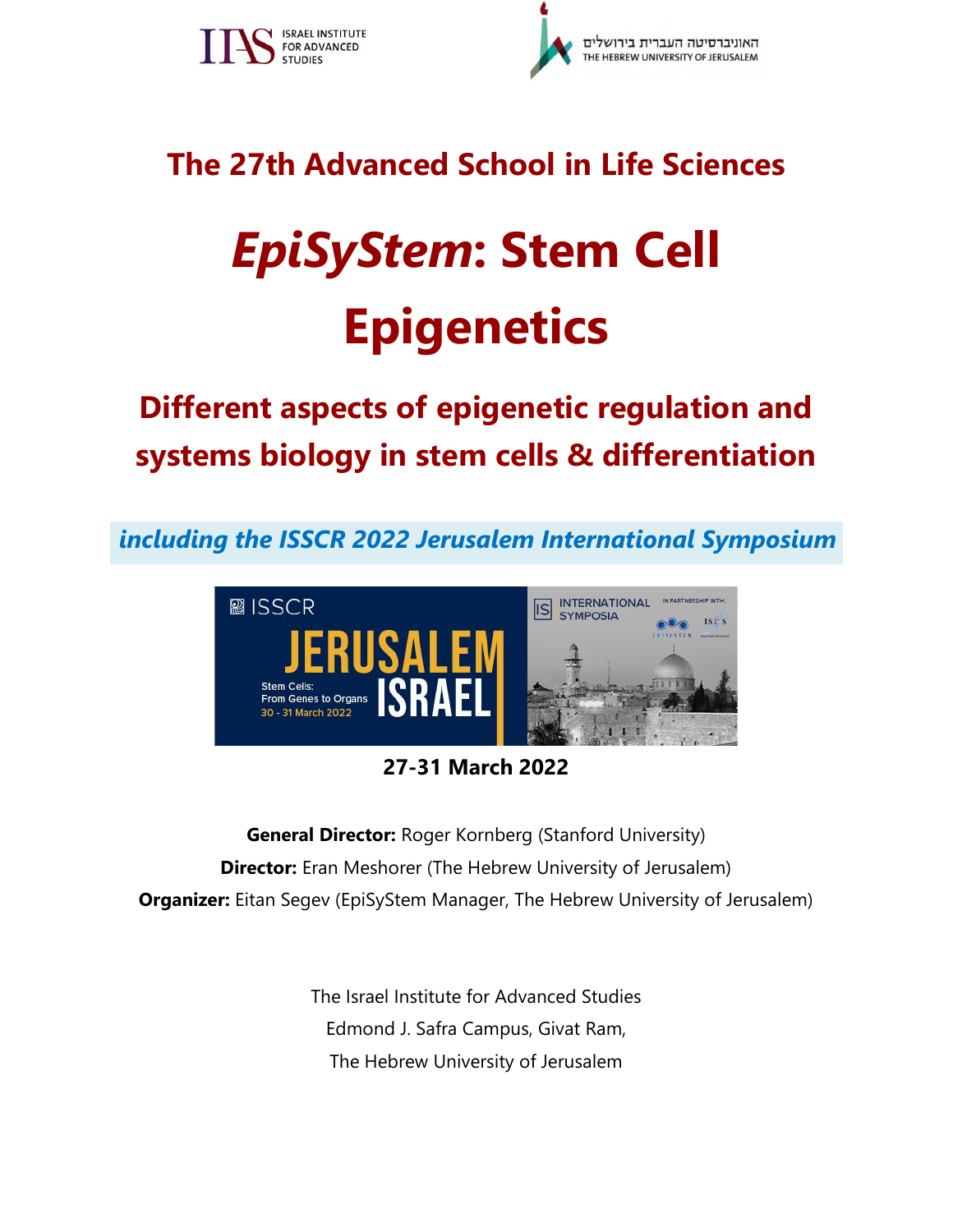



### **Sunday, 27 March**

Feldman bldg. Edmond J. Safra Campus, Givat Ram, Jerusalem

- 09:00-09:30 Registration
- 09:30-09:35 Greetings by **Yitzhak Hen** (IIAS Director)
- 09:35-09:40 Welcoming remarks
- 09:40-10:30 **Roger Kornberg** (Stanford University): Keynote lecture
- 10:35-10:50 Coffee break
- **Session 1: Epigenetics, chromatin & RNA I** Chair: Oren Ram
- 10:50-11:40 **Alexander van Oudenaarden** (Hubrecht Institute): Chromatin profiling in single cells
- 11:40-12:30 **Amos Tanay** (Weizmann Institute of Science): Epigenetics mechanisms and the gap between differentiation and commitment during mouse gastrulation
- 12:30-13:20 **Yael Mandel-Gutfreund** (Technion): A novel role for lncRNA-mediated regulatory circuits in human pluripotency
- 13:20-14:30 Lunch break

| <b>Session 2:</b> | <b>Epigenetics, chromatin &amp; RNA II</b> | Chair: Yehudit Bergman |
|-------------------|--------------------------------------------|------------------------|
|-------------------|--------------------------------------------|------------------------|

- 14:30-15:20 **Geneviève Almouzni** (Institut Curie): Chromatin dynamics and cell fate from a histone variant view point
- 15:20-16:10 **Eran Meshorer** (The Hebrew University of Jerusalem): CAPRIN1 links pluripotency with RNA metabolism
- 16:10-16:40 Coffee break
- 16:40-17:30 **Omri Wurtzel** (Tel Aviv University): m6A is required for resolving progenitor identity during planarian stem cell differentiation
- 17:30 Reception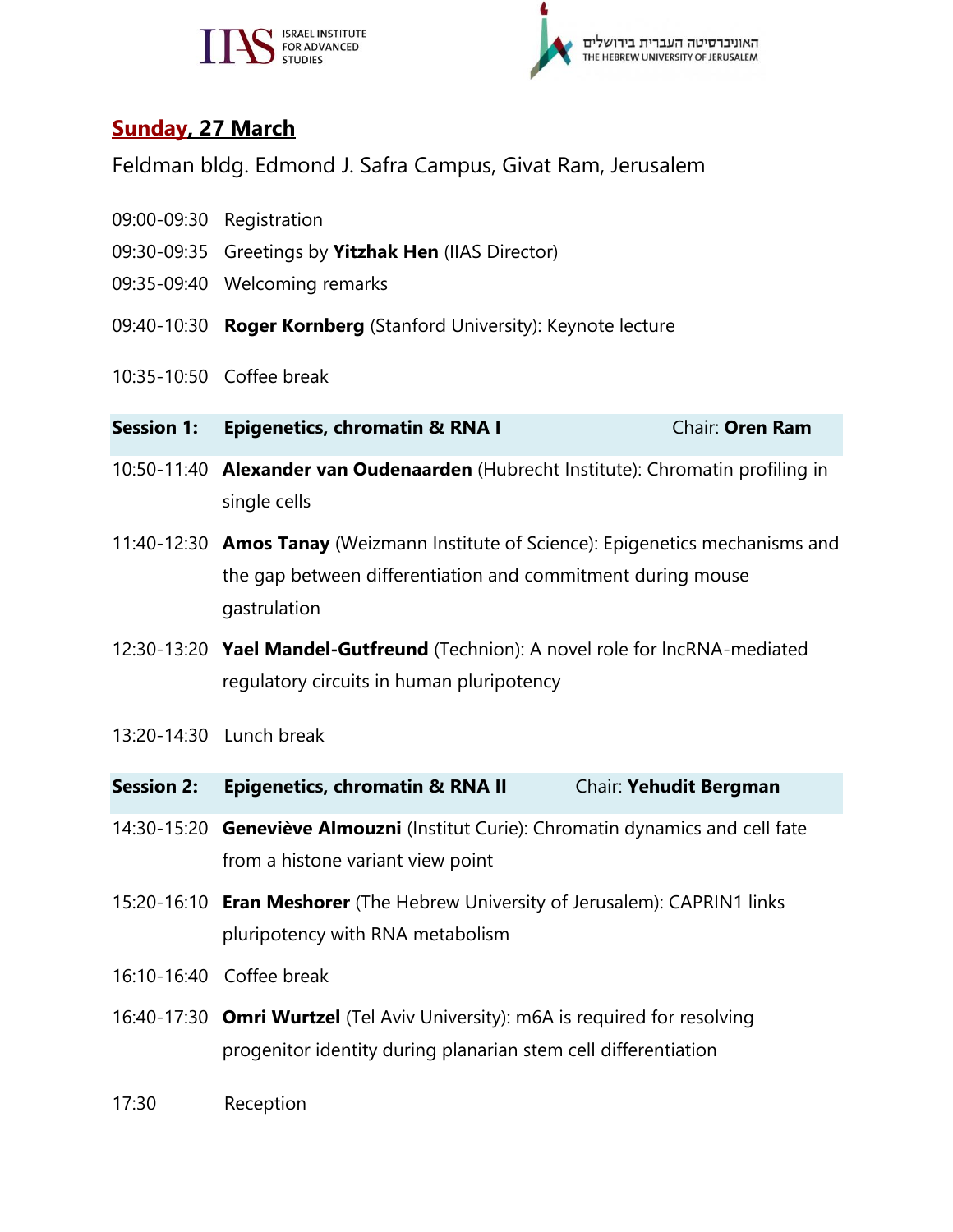# SPOR ADVANCED



## **Monday, 28 March**

Feldman bldg. Edmond J. Safra Campus, Givat Ram, Jerusalem

| <b>Session 3:</b> | <b>Stem cell technologies</b>                                                                                                                                                  | Chair: Omri Wurtzel |  |
|-------------------|--------------------------------------------------------------------------------------------------------------------------------------------------------------------------------|---------------------|--|
| 09:00-09:50       | Giuseppe Testa (University of Milan): Brain organoid based<br>neurodevelopmental disease modelling at high resolution                                                          |                     |  |
|                   | 09:50-10:40 Oren Ram (The Hebrew University of Jerusalem): CloneSeq: Highly<br>Sensitive Single-cell Based Platform for Comprehensive Characterization of<br>3D cultured cells |                     |  |
|                   | 10:40-11:10 Coffee break                                                                                                                                                       |                     |  |
|                   | 11:10-12:00 Efrat Shema (Weizmann Institute of Science): Single-molecule<br>epigenetics: illuminating the histone code for cancer research and<br>diagnostics                  |                     |  |
|                   | 12:00-12:50 Gilles Brocart (Diagenode): Parallel between a product development<br>in a commercial RnD and the Diagenode's DPLX ncRNA-seq technology                            |                     |  |
|                   | 12:50-14:00 Lunch break                                                                                                                                                        |                     |  |
| <b>Session 4:</b> | <b>Neural mechanisms</b>                                                                                                                                                       | Chair: Efrat Shema  |  |
|                   | 14:00-14:50 Jovica Ninkovic (Helmholtz Zentrum München): Understanding Glial<br>Plasticity for Successful Repair                                                               |                     |  |
| 14:50-15:40       | <b>Ramon Birnbaum</b> (Ben-Gurion University of the Negev): The role of<br>gene regulatory networks in neuronal progenitors                                                    |                     |  |
|                   | 15:40-16:10 Coffee break                                                                                                                                                       |                     |  |

16:10-17:00 **Magdalena Götz** (Helmholtz Zentrum München): Novel mechanisms of neurogenesis and neural repair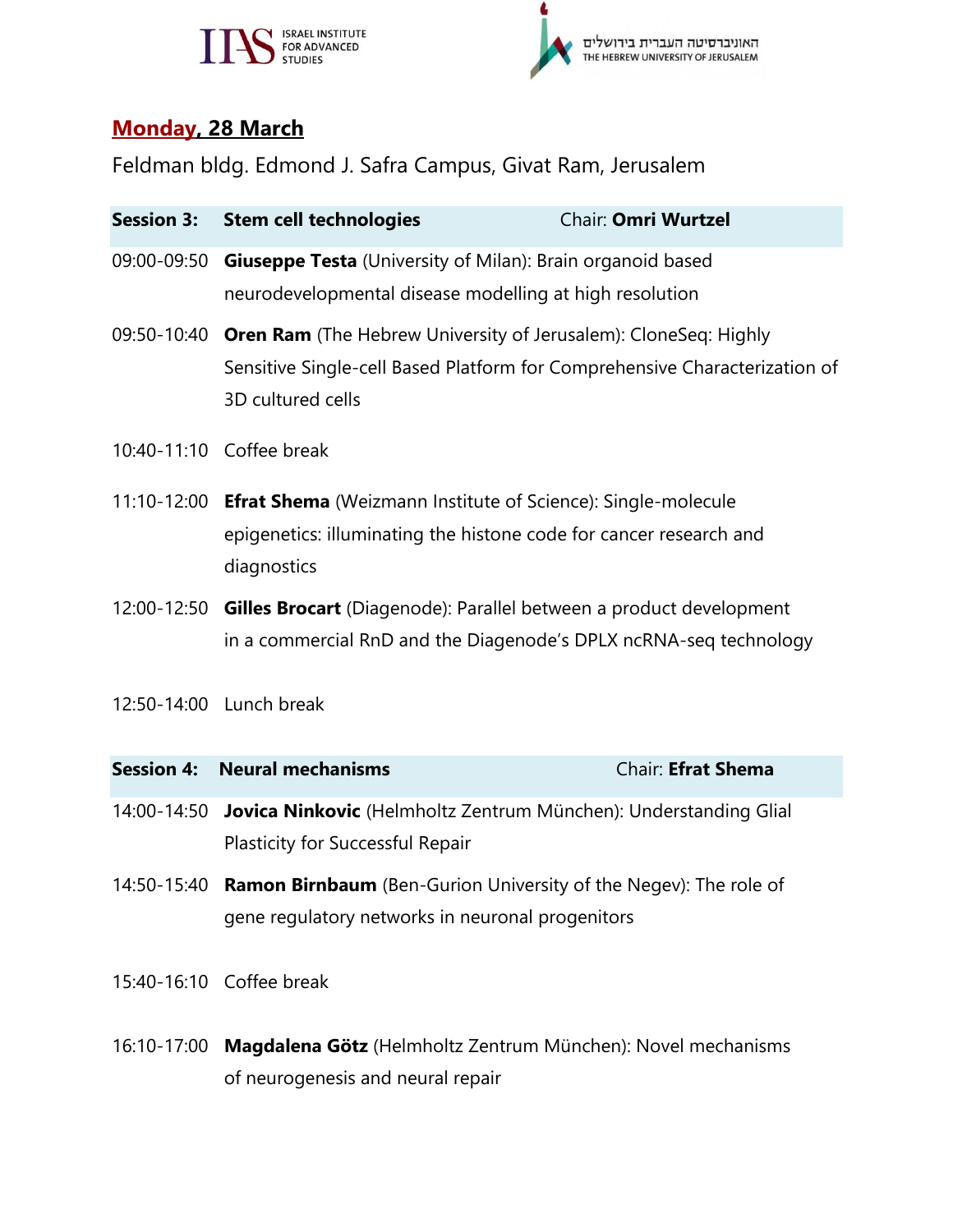



### **Tuesday, 29 March**

Feldman bldg. Edmond J. Safra Campus, Givat Ram, Jerusalem

### **Session 5: Epigenetics and regulation of gene expression** Chair: **Ramon Birnbaum**

- 09:00-09:50 **Maria Elena Torres-Padilla** (Helmholtz Zentrum München): Epigenetic mechanisms of cellular plasticity
- 09:50-10:40 **Yehudit Bergman** (The Hebrew University of Jerusalem): Epigenetic programming of cell fate decisions; lessons from the immune and intestinal systems
- 10:40-11:10 Coffee break
- 11:10-12:00 **Michiel Vermeulen** (Radboud University): Deciphering gene expression regulation in health and disease using integrative omics approaches
- 12:00-12:50 **Howard Cedar** (The Hebrew University of Jerusalem): Mapping the epigenetic flowchart of development

12:50-14:00 Lunch break & Poster session

Afternoon Old City Tour and Dinner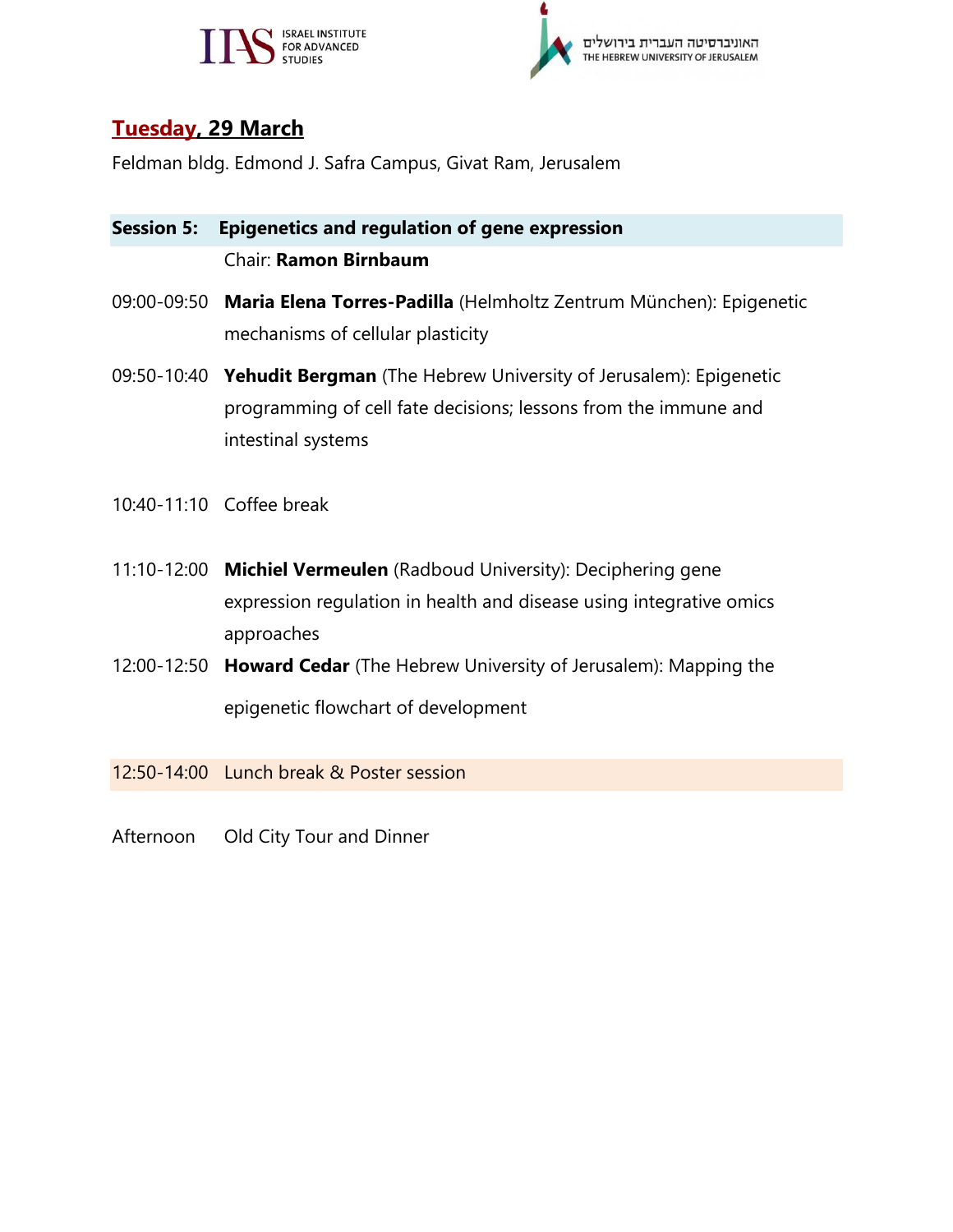

**PROGRAM OUTLINE** *(As of March 22, 2022)*

#### **ALL TIMINGS ARE GMT+2 (Jerusalem Time)**

#### **WEDNESDAY, MARCH 30, 2022**

Weiss Auditorium, Edmond J. Safra Campus, Givat Ram, Jerusalem

- 07:30 Registration opens
- 09:00 OPENING REMARKS **Eran Meshorer**, The Hebrew University of Jerusalem, Israel

#### **09:05 – 11:00 Session 1: EPIGENETIC REGULATION AND CHROMATIN**

**Chairs: Ruth Ashery-Padan,** *Tel-Aviv University* & **Eran Meshorer**, *Hebrew University*

- 09:05 EPIGENETIC MECHANISMS IN DEVELOPMENT AND DISEASE **Alex Meissner**, MPI, *Germany*
- 09:30 THE HISTONE VARIANT H3.3 IS REQUIRED FOR TRIM28 DEPENDENT SILENCING IN MOUSE EMBRYONIC STEM CELLS **Sharon Schlesinger**, The Hebrew University of Jerusalem, *Israel*
- 09:45 INTEGRATED MULTI-OMICS ANALYSES REVEAL POLYCOMB REPRESSIVE COMPLEX 2 RESTRICTS NAIVE HUMAN PLURIPOTENT STEM CELL TO TROPHOBLAST FATE INDUCTION **Peter Rugg-Gunn,** Babraham Institute, *UK*
- 09:55 REGENERATION AND LONG-TERM CHANGES IN STEM-CELL DNA METHYLATION **Yehudit Bergman**, The Hebrew University of Jerusalem, *Israel*
- 10:10 HISTONE H3 VARIANTS ON THE MOVE **Geneviève Almouzni**, Institut Curie, *France*
- 10:35 EPIGENETIC MECHANISMS OF CELLULAR PLASTICITY **Maria-Elena Torres-Padilla**, Helmholtz Center Munich, *Germany*
- 11:00 *Refreshment Break*

#### **11:20 – 13:10 Session 2: DISEASE MODELING**

**Chairs: Chaya Kalcheim,** *Hebrew University* & **Eldad Tzahor,** *Weizmann Institute*

- 11:20 NOVEL MECHANISMS OF NEUROGENESIS AND NEURAL REPAIR **Magdalena Götz**, Helmholtz Center Munich, *Germany*
- 11:45 LEGACY OF A DYING CELL **Yaron Fuchs**, Technion – Israel Institute of Technology, *Israel*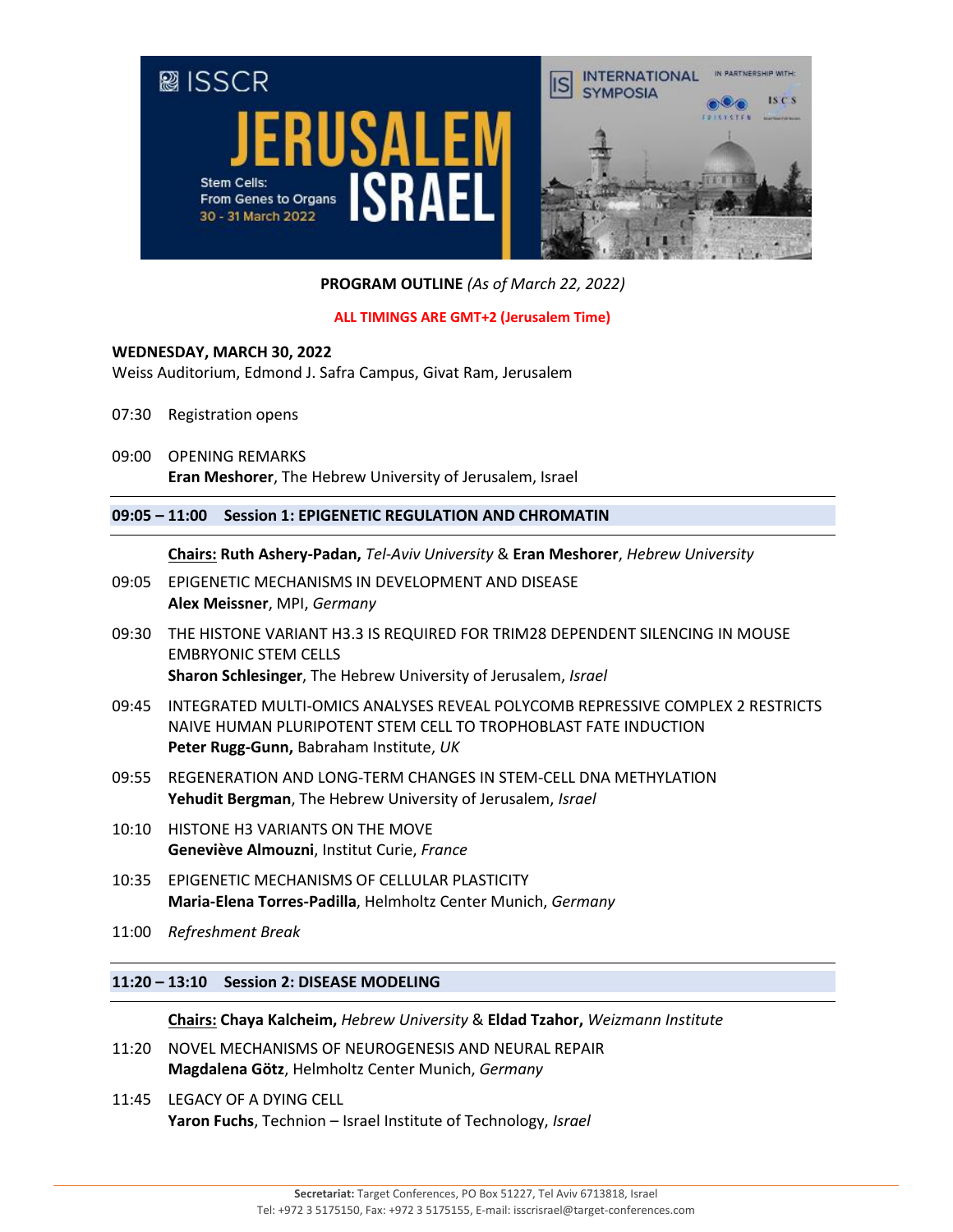

#### **WEDNESDAY, MARCH 30, 2022 (cont)**

Weiss Auditorium, Edmond J. Safra Campus, Givat Ram, Jerusalem

- 12:00 USING PATIENT-DERIVED NEURONS TO STUDY THE MECHANISMS UNDERLYING FUNCTIONAL CHANGES IN NEURODEVELOPMENTAL AND NEUROPSYCHIATRIC DISORDERS **Shani Stern**, University of Haifa, *Israel*
- 12:15 MODELING NUCLEAR ENVELOPATHIES CAUSED BY LAP1 AND NUP214 MUTATIONS USING **HPSCS Achia Urbach**, Bar-Ilan University, *Israel*
- 12:30 PATIENT-SPECIFIC HESC-DERIVED COLON ORGANOIDS CAN PREDICT DISEASE SEVERITY **Dalit Ben-Yosef**, Ichilov Hospital/Tel Aviv University, *Israel*
- 12:45 STEMNESS IN HEALTHY AND INJURED BRAIN-LESSONS FROM COMPARATIVE ANALYSIS OF **GLIOSIS Jovica Ninkovic**, LMU Munich and Helmholtz Center Munich, *Germany*
- 13:10 *Lunch Break*

#### **14:10 – 15:35 Session 3: ADULT STEM CELL & STEM CELL NICHES**

**Chairs: Karina Yaniv,** *Weizmann Institute* & **Naomi Habib,** *Hebrew University*

- 14:10 STEM CELL CLONALITY AND THE NICHE **Leonard I. Zon**, Boston Children's Hospital and Harvard University, *USA*
- 14:35 EYES OPEN ON STEM CELL LOCATION, SIGNATURE & NICHE **Ruby Shalom-Feuerstein**, Technion – Israel Institute of Technology, *Israel*
- 14:50 TELOCYTES SUPPORT COLORECTAL CANCER PROGRESSION **Michal Shoshkes Carmel**, The Hebrew University of Jerusalem, *Israel*
- 15:00 IMMUNE STIMULATION FOR HEMATOPOIETIC STEM CELLS **Roi Gazit**, Ben Gurion University of the Negev, *Israel*
- 15:15 CIRCADIAN REGULATION OF HEMATOPOIETIC STEM CELLS BY LIGHT AND DARKNESS ONSET **Tsvee Lapidot**, Weizmann Institute of Science, *Israel*
- 15:30 **Poster Teasers**

HISTONE EXCHANGE SENSOR REVEALS VARIANT AND CHAPERONE SPECIFIC DYNAMICS IN MOUSE EMBRYONIC STEM CELLS **Marko Dunjic,** Weizmann Institute of Science, *Israel*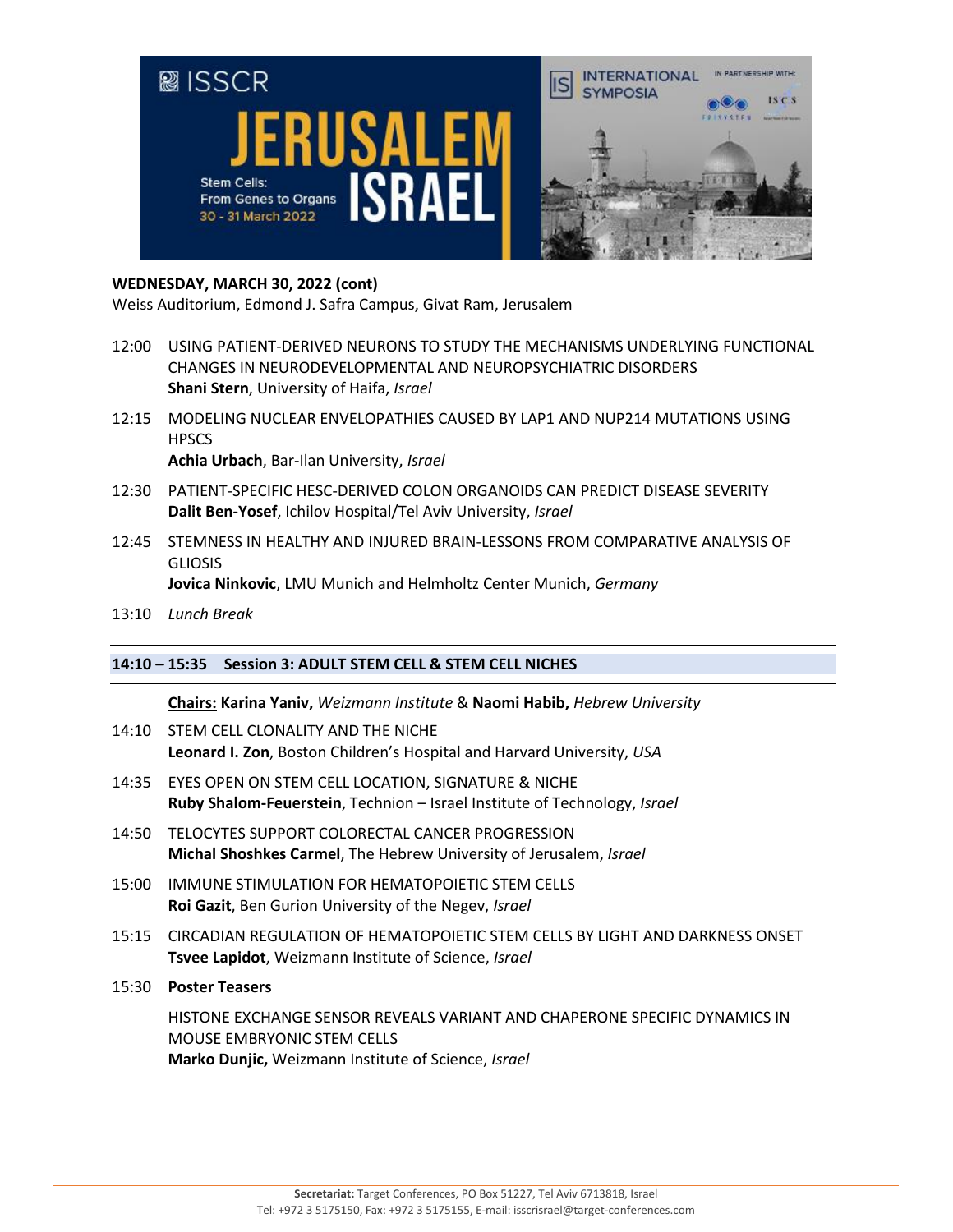

#### **WEDNESDAY, MARCH 30, 2022 (cont)**

Weiss Auditorium, Edmond J. Safra Campus, Givat Ram, Jerusalem

SYMMETRIC INHERITANCE OF PARENTAL HISTONES GOVERNS EPIGENOME MAINTENANCE, GENOME FUNCTION AND CELL FATE **Alva Biran,** University of Copenhagen, *Denmark*

DECOY HOST CELL ACE2 RECEPTOR AND INTERRUPTION OF NON-STRUCTURAL PROTEINS OF VOCS AGAINST SARS-COV-2 INFECTION IN HUMAN LUNG ORGANOIDS **Haibo Zhang,** University of Toronto, *Canada*

DEVELOPMENT OF SPERMATOGENESIS IN A NOVEL TESTIS-ON-A-CHIP USING TESTICULAR CELLS OF IMMATURE MICE.

**Mahmoud Huleihel,** Ben-Gurion University of the Negev, *Israel*

15:35 *Refreshment Break*

#### **16:00 – 17:50 Session 4: PLURIPOTENCY, REPOROGRAMMING and EARLY DEVELOPMENT I**

**Chairs: Varda Rotter,** *Weizmann Institute* & **Gad Vatine**, *Ben-Gurion University*

16:00 CHALLENGING PLASTICITY AND FORCING FATE: SINGLE-CELL ANALYSES OF BIDIRECTIONAL REPROGRAMMING ROUTES BETWEEN PLURIPOTENT AND EXTRA-EMBRYONIC ENDODERM **STATES** 

**Anna-Katerina Hadjantonakis**, Memorial Sloan Kettering Cancer Center, *USA*

- 16:25 COMPARATIVE PARALLEL MULTI-OMICS ANALYSIS OF CELL UNDERGOING REPROGRAMMING TO PLURIPOTENT AND TROPHECTODERM STATES **Yossi Buganim**, The Hebrew University of Jerusalem, *Israel*
- 16:40 CAPRIN1 LINKS EMBRYONIC STEM CELL DIFFERENTIATION WITH RNA METABOLISM **Juliane O. Viegas**, The Hebrew University of Jerusalem, *Israel*
- 16:50 DIFFERENTIATION SHIFTS FROM A REVERSIBLE TO AN IRREVERSIBLE HETEROCHROMATIN STATE AT THE DM1 LOCUS **Rachel Eiges**, Share Zedek Medical Center, *Israel*
- 17:05 DIVERGENCE AND CONVERGENCE OF MORPHOGENETIC PATHS IN EMBRYO-LIKE MODELS **Iftach Nachman**, Tel Aviv University, *Israel*
- 17:20 HETEROCHROMATIN FORMATION AND NUCLEAR COMPARTMENTALIZATION BY THE LNCRNA XIST

**Kathrin Plath**, UCLA, *USA*

#### 17:45 **Poster Teasers (4)**

GENERATION AND CHARACTERIZATION OF TRIPLOID HUMAN EMBRYONIC STEM CELLS Guy Haim, The Hebrew University of Jerusalem, *Israel*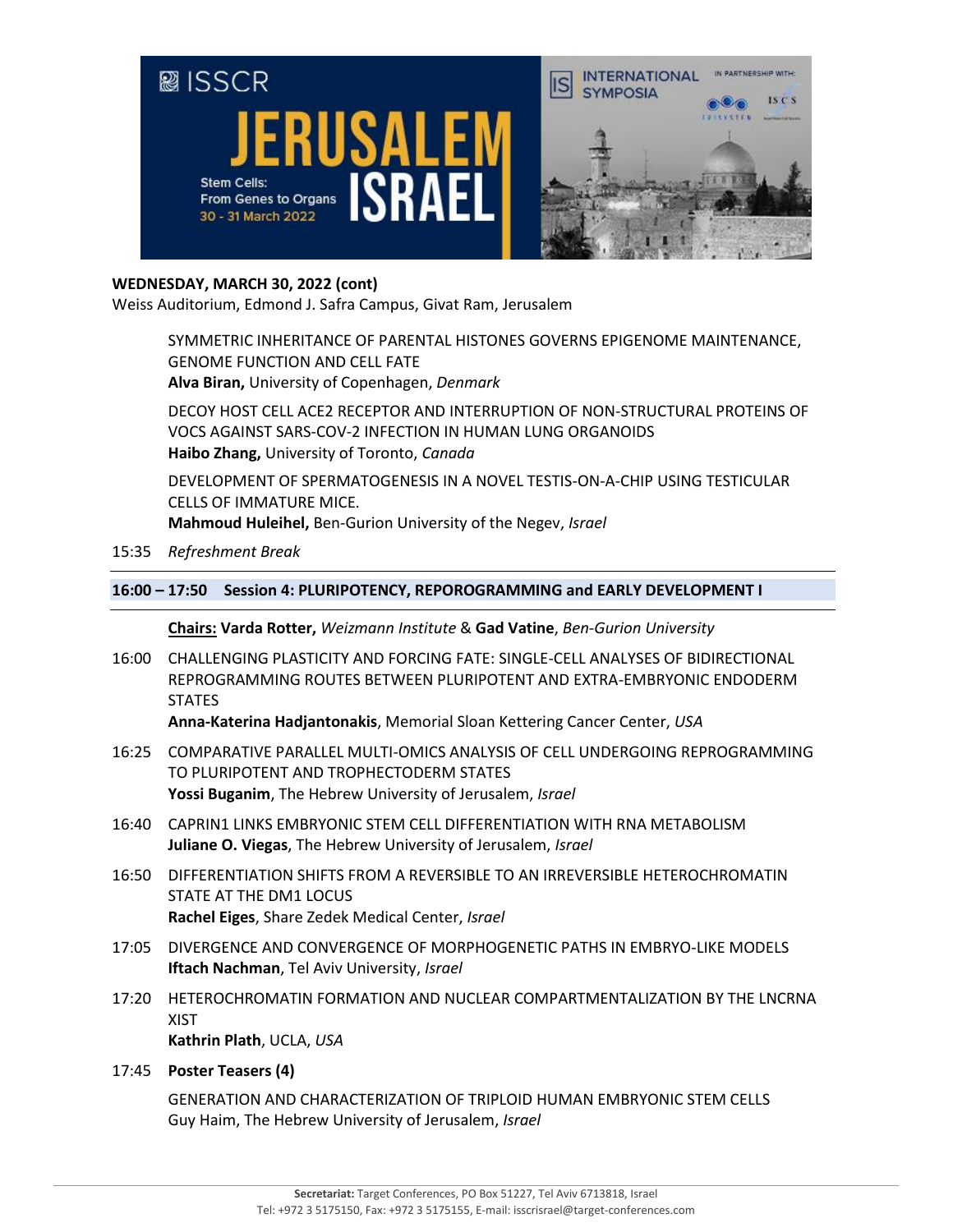

#### **WEDNESDAY, MARCH 30, 2022 (cont)**

Weiss Auditorium, Edmond J. Safra Campus, Givat Ram, Jerusalem

HIGH RESOLUTION SINGLE-CELL TRANSCRIPTOMIC MAP OF EARLY HUMAN EMBRYONIC NEURODEVELOPMENT **Miri Danan-Gotthold,** Karolinska Institute, *Sweden*

THE ROLE OF TELOCYTES IN THE HAIR FOLLICLE STEM CELL NICHE **Marco Canella,** The Hebrew University of Jerusalem, *Israel*

SAFETY AND EFFICACY OF FIRST-IN-HUMAN INTRATHECAL TRANSPLANTATION OF HUMAN ASTROCYTES (ASTRORX) DERIVED FROM EMBRYONIC STEM CELLS IN ALS PATIENTS: FROM BENCH TO BEDSIDE **Michal Izrael,** Kadimastem, *Israel*

- 17:50 *Poster Session with light dinner & drinks*
- 20:00 *Closing of the day*

#### **THURSDAY, MARCH 31, 2022**

#### **09:00 – 11:00 Session 5: PLURIPOTENCY, REPROGRAMMING, AND EARLY DEVELOPMENT II**

**Chair: Adi Kimchi,** *Weizmann Institute* & **Nissim Benvenisty,** *Hebrew University*

- 09:00 RIBOSOMAL PROFILING IN SINGLE CELLS **Alexander van Oudenaarden**, Hubrecht Institute, *The Netherlands*
- 09:25 IN-VITRO CELLULAR REPROGRAMMING TO MODEL GONAD DEVELOPMENT AND ITS DISORDERS **Nitzan Gonen**, Bar-Ilan University, *Israel*
- 09:40 UNDERSTANDING HUMAN REPROGRAMMING: A JOURNEY FROM EPIBLAST AND TROPHOBLAST INTO IBLASTOIDS **Jose Polo**, Monash University, *Australia*
- 10:05 EX UTERO MAMMALIAN EMBRYOGENESIS: FROM STEM CELLS TO ORGANS **Jacob Hanna**, Weizmann Institute of Science, *Israel*
- 10:20 MODELING MAMMALIAN GASTRULATION AT SINGLE EMBRYO AND SINGLE-CELL RESOLUTION **Yonatan Stelzer**, Weizmann Institute of Science, *Israel*
- 10:35 TRANSCRIPTION/EPIGENETIC REGULATION OF ENHANCER REWIRING DURING EARLY ESC DIFFERENTIATION **Robert Blelloch**, University of California in San Francisco, *USA*
- 11:00 *Refreshment Break*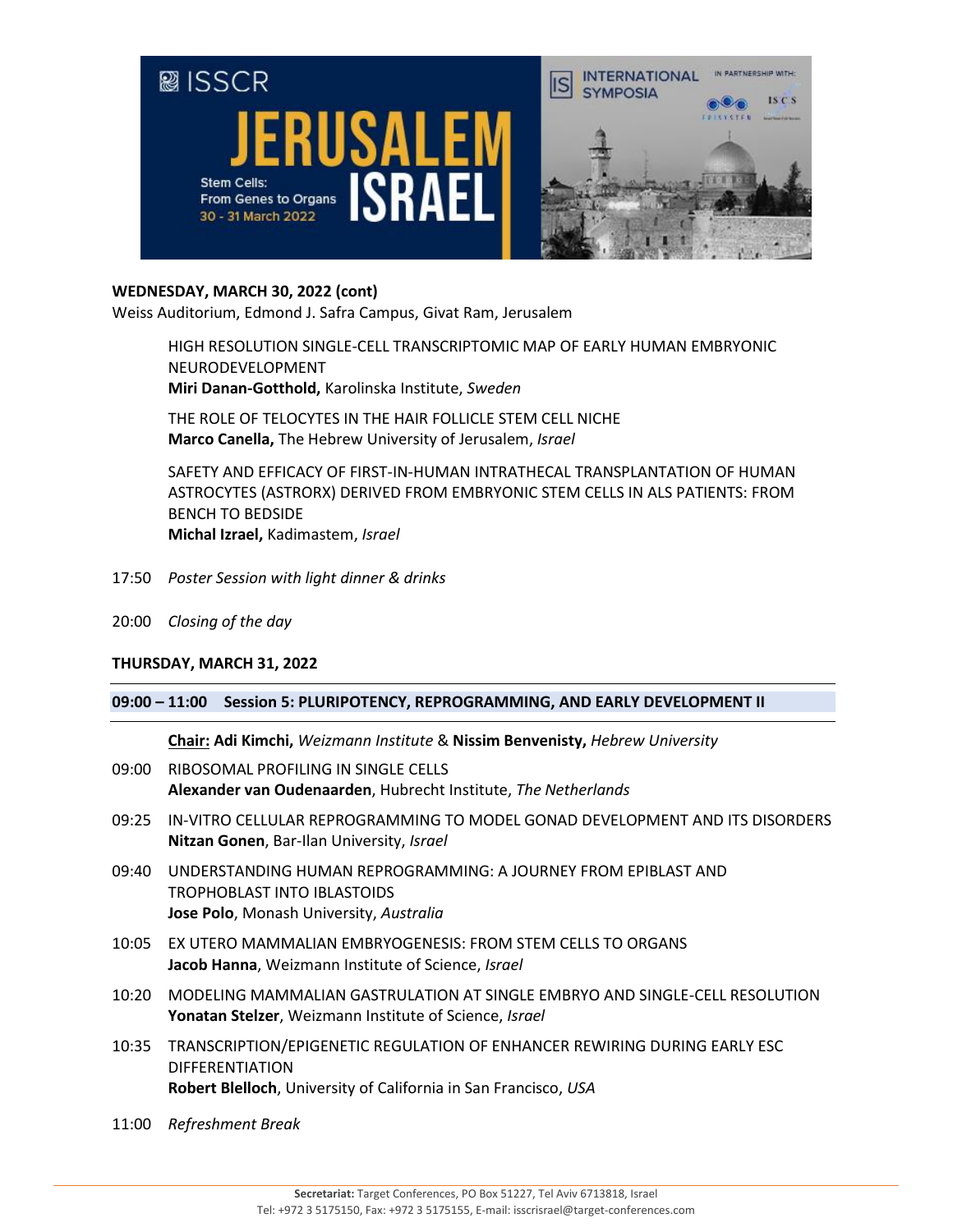

#### **THURSDAY, MARCH 31, 2022 (cont)**

Weiss Auditorium, Edmond J. Safra Campus, Givat Ram, Jerusalem

#### **11:20 – 13:05 Session 6: STEM CELL TECHNOLOGIES & TISSUE ENGINEERING**

**Chairs: Yechiel Elkabetz,** *Max Planck Institute &* **Daphna Nachmani,** *Hebrew University*

- 11:20 DECIPHERING GENE EXPRESSION REGULATION IN DEVELOPMENT AND DISEASE USING INTEGRATIVE OMICS APPROACHES **Michiel Vermeulen**, Radboud University, *The Netherlands*
- 11:45 THE ELECTRO-MITOCHONDRIAL COUPLING OF A MICROPHYSIOLOGICAL HUMAN HEART **Yaakov Nahmias**, The Hebrew University of Jerusalem, *Israel*
- 12:00 ENGINEERING PERSONALIZED TISSUE IMPLANTS **Tal Dvir**, Tel Aviv University, *Israel*
- 12:15 ANALYSIS OF HAPLOINSUFFICIENCY DISORDERS IN HUMAN EMBRYONIC STEM CELLS **Roni Sarel-Gallily,** The Hebrew University of Jerusalem, *Israel*
- 12:25 CLONESEQ: HIGHLY SENSITIVE SINGLE-CELL BASED PLATFORM FOR COMPREHENSIVE CHARACTERIZATION OF 3D CULTURED CELLS **Oren Ram**, The Hebrew University of Jerusalem, *Israel*
- 12:40 DERIVATION OF INTERMEDIATE PLURIPOTENT STEM CELLS AMENABLE TO PRIMORDIAL GERM CELL SPECIFICATION **Jun Wu**, UT Southwestern, *USA*
- 13:05 *Lunch Break*

#### **14:00 – 15:50 Session 7: ORGANOIDS**

**Chairs: Dafna Benayahu,** *Tel-Aviv University* & **Nadav Sharon,** *Technion*

14:00 IMPROVING THE FIDELITY OF ORGANOIDS TO MODEL HUMAN BRAIN DEVELOPMENT AND DISEASE

**Arnold Kriegstein**, University of California in San Francisco, *USA*

- 14:25 NOTCH ACTIVATION DURING EARLY MESODERM INDUCTION MODULATES EMERGENCE OF THE T/NK CELL LINEAGE FROM HUMAN IPSCS **Gustavo Mostoslavsky,** Boston University, *USA*
- 14:35 RECONSTRUCTING HUMAN ORGANOID DEVELOPMENT WITH SINGLE-CELL TECHNOLOGIES **Barbara Treutlein**, ETH Zurich, *Switzerland*
- 15:00 BUILDING BRAIN CELLULAR COMPLEXITY USING STEM-CELL BASED ORGANOID TECHNOLOGY **Abed Manssour**, The Hebrew University of Jerusalem, *Israel*